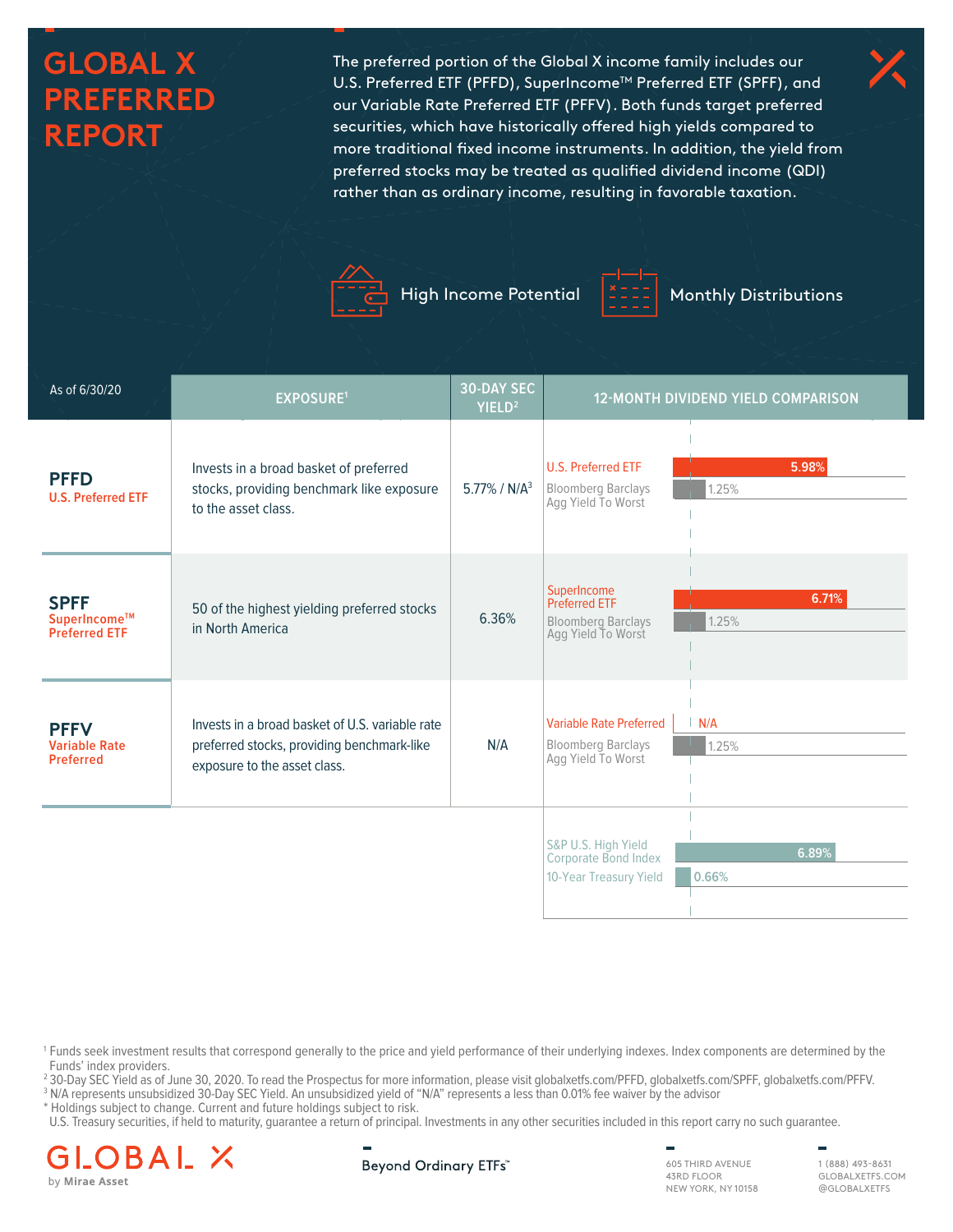

#### STANDARD PERFORMANCE

|                                                                                    |               | <b>Fund Information</b> |                                  | <b>Yields</b>                             |                                         |                                  |  |  |  |
|------------------------------------------------------------------------------------|---------------|-------------------------|----------------------------------|-------------------------------------------|-----------------------------------------|----------------------------------|--|--|--|
| As of 6/30/20                                                                      | <b>Ticker</b> | <b>AUM</b>              | <b>Expense Ratio</b>             | <b>Distribution</b><br>Yield <sup>2</sup> | 12-Month<br>Dividend Yield <sup>3</sup> | 30-Day<br>SEC Yield <sup>4</sup> |  |  |  |
| <b>Global X U.S. Preferred ETF</b><br>Inception Date 09/11/2017                    | <b>PFFD</b>   | \$606 m                 | $0.24\%$ / $0.23\%$ <sup>1</sup> | 5.90%                                     | 5.98%                                   | 5.77%                            |  |  |  |
| Global X SuperIncome™<br><b>Preferred ETF</b><br>Inception Date 07/16/2012         | <b>SPFF</b>   | \$169 m                 | 0.58%                            | 6.57%                                     | 6.71%                                   | 6.36%                            |  |  |  |
| <b>Global X Variable Rate</b><br><b>Preferred ETF</b><br>Inception Date 06/22/2020 | <b>PFFV</b>   | \$2.4 m                 | 0.25%                            | <b>NA</b>                                 | <b>NA</b>                               | <b>NA</b>                        |  |  |  |

|                                                                 | <b>Performance</b>  |                             |          |                          |                                                  |  |  |  |  |
|-----------------------------------------------------------------|---------------------|-----------------------------|----------|--------------------------|--------------------------------------------------|--|--|--|--|
| As of 6/30/20                                                   |                     | <b>Since Fund Inception</b> | 1-Year   | 5-Year                   | <b>Annualized Since</b><br><b>Fund Inception</b> |  |  |  |  |
|                                                                 | <b>NAV</b>          | 9.21%                       | 1.31%    | -                        | 3.19%                                            |  |  |  |  |
| <b>Global X U.S. Preferred ETF</b><br>Inception Date 09/11/2017 | <b>Market Price</b> | 10.13%                      | 1.41%    | $\overline{\phantom{0}}$ | 3.50%                                            |  |  |  |  |
|                                                                 | <b>PLCR Index</b>   | 9.84%                       | 1.46%    | $\overline{\phantom{0}}$ | 3.41%                                            |  |  |  |  |
| Global X SuperIncome™                                           | <b>NAV</b>          | 20.18%                      | $-4.01%$ | 0.74%                    | 2.34%                                            |  |  |  |  |
| <b>Preferred ETF</b><br>Inception Date 07/16/2012               | <b>Market Price</b> | 22.55%                      | $-3.71%$ | 0.82%                    | 2.59%                                            |  |  |  |  |
|                                                                 | <b>SPPEYN Index</b> | 25.89%                      | $-3.62%$ | 1.23%                    | 2.94%                                            |  |  |  |  |
| <b>Global X Variable Rate</b><br><b>Preferred ETF</b>           | <b>NAV</b>          | $-2.05%$                    | -        | $\overline{\phantom{0}}$ | $\overline{\phantom{0}}$                         |  |  |  |  |
|                                                                 | <b>Market Price</b> | $-2.12%$                    | -        | $\overline{\phantom{0}}$ |                                                  |  |  |  |  |
| Inception Date 06/22/2020                                       | <b>PFTF</b> Index   | $-2.06%$                    | -        | $\overline{\phantom{0}}$ | $\overline{\phantom{0}}$                         |  |  |  |  |

**The performance data quoted represents past performance. Past performance does not guarantee future results. The investment return and principal value of an investment will fluctuate so that an investor's shares, when sold or redeemed, may be worth more or less than their original cost and current performance may be lower or higher than the performance quoted. For performance data current to the most recent month end, please call 1.888.493.8631, or visit globalxetfs.com.**

|               |                          |     | <b>Coupon Breakdown</b> |                          | <b>PAR Amount</b>        |      |      | <b>Next Call Date (Years)</b> |                          |        |          |       |         |         |         |               |    |                        |
|---------------|--------------------------|-----|-------------------------|--------------------------|--------------------------|------|------|-------------------------------|--------------------------|--------|----------|-------|---------|---------|---------|---------------|----|------------------------|
| As of 6/30/20 | <b>Fixed</b>             |     | Floating Variable       | Other<br>Variable        | \$10                     | \$25 | \$50 | \$100                         | \$250                    | \$1000 | $\leq$ 1 | $1-2$ | $2 - 3$ | $3 - 5$ | $5 - 7$ | $ 7-10  > 10$ |    | <b>Not</b><br>Callable |
| <b>PFFD</b>   | 76%                      | 3%  | 20%                     | $\overline{\phantom{0}}$ | $\overline{\phantom{0}}$ | 82%  | 5%   | 3%                            | 0%                       | 10%    | 29%      | 9%    | 8%      | 32%     | 2%      | 1%            | 0% | 19%                    |
| <b>SPFF</b>   | 49%                      | -   | 51%                     | $\overline{\phantom{0}}$ | 1%                       | 86%  | 6%   | 2%                            | $\overline{\phantom{0}}$ | 5%     | 32%      | 7%    | 6%      | 36%     | 2%      | 4%            | 0% | 14%                    |
| <b>PFFV</b>   | $\overline{\phantom{0}}$ | 14% | 84%                     | 2%                       | $\qquad \qquad -$        | 100% | -    | 0%                            | $\overline{\phantom{0}}$ | -      | 18%      | 9%    | 12%     | 44%     | 9%      | 7%            | 0% | 1%                     |

Numbers may not add to 100% due to rounding.

1 Expense Ratio: Pursuant to an Expense Limitation Agreement, the Adviser has contractually agreed to reimburse or waive fees and/or limit Fund expenses to the extent necessary to assure that the operating expenses of the Fund will not exceed 0.23% of the Fund's average daily net assets per year until at least April 1, 2021 2 Distribution Yield: The annual yield an investor would receive if the most recent fund distribution remained the same going forward. The yield represents a single distribution

from the fund and does not represent total return of the fund. The distribution yield is calculated by annualizing the most recent distribution and dividing by the NAV. 312-Month Dividend Yield: The yield an investor would have received if they had held the fund over the last twelve months assuming the most recent NAV. The 12-Month yield is calculated by summing any income distributions over the past twelve months and dividing by the NAV.

4 30-Day SEC Yield: A standard yield calculation developed by the Securities and Exchange Commission that allows for fairer comparisons among funds. This figure reflects the interest earned during the period after deducting the fund's expenses for the period.



### Beyond Ordinary ETFs"

605 THIRD AVENUE 43RD FLOOR NEW YORK, NY 10158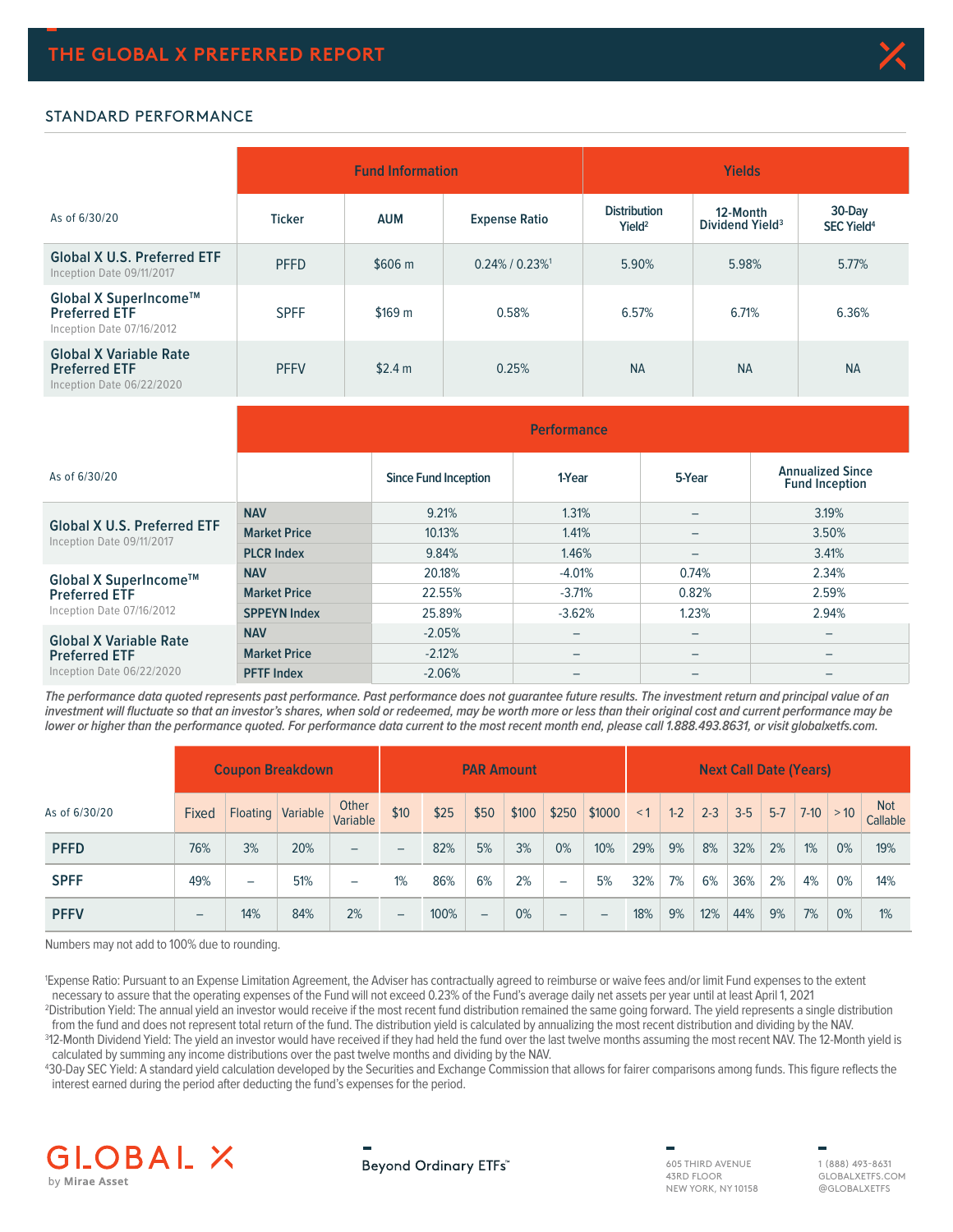### **THE GLOBAL X PREFERRED REPORT**



|               |                    | <b>Duration</b>        | <b>Convexity</b>   | <b>Cumulative</b><br><b>Preferreds %</b> |     |
|---------------|--------------------|------------------------|--------------------|------------------------------------------|-----|
| As of 6/30/20 | Option<br>Adjusted | Non-Option<br>Adjusted | Option<br>Adjusted | Non-Option<br>Adjusted                   |     |
| <b>PFFD</b>   | 3.82               | 6.02                   | $-0.14$            | 1.52                                     | 33% |
| <b>SPFF</b>   | 2.21               | 4.14                   | $-0.10$            | 0.72                                     | 41% |
| <b>PFFV</b>   | 2.86               | 2.77                   | 0.11               | 0.13                                     | 31% |

### **PFFD**

### **Component Credit Rating<sup>1,2</sup>**



- 282 of PFFD's 297 components received a rating from at least one of the three major credit rating agencies (S&P, Moody's, and Fitch).
- 52% of the components which were rated by at least one ratings agency had an investment grade rating.

| <i>*Top 10 Securities<sup>1</sup></i> | Weight<br>in Fund |
|---------------------------------------|-------------------|
| Wells Fargo & Co 7.50%                | 3.11%             |
| Broadcom Inc 8.0%                     | 2.70%             |
| Bank Of America Corp 7.25%            | 2.49%             |
| <b>GMAC Capital Trust 8.125%</b>      | 1.48%             |
| Citigroup Capital 7.13%               | 1.45%             |
| Danaher Corp 4.75%                    | 1.23%             |
| JPMorgan Chase & Co 6.00%             | 1.23%             |
| Wells Fargo & Co 4.75%                | 1.14%             |
| JPMorgan Chase & Co 5.75%             | 1.09%             |
| Wells Fargo & Co 5.85%                | 1.04%             |

### **PFFD Rolling 12 Month Distributions² Rolling 12-Month Distributions\***



## **SPFF**

### **Component Credit Rating<sup>1,2</sup>**



- 37 of SPFF's 49 components received a rating from at least one of the three major credit rating agencies (S&P, Moody's, and Fitch).
- 24% of the components which were rated by at least one ratings agency had an investment grade rating.

#### **\*Top 10 Securities1 Weight in Fund** Broadcom Inc 8.00% 5.35%<br>
GMAC Capital Trust 6.17% 5.25% GMAC Capital Trust 6.17% 5.25%<br>
HSBC Holdings PLC 6.2% 3.92% HSBC Holdings PLC 6.2% U.S. Bancorp 6.50% 3.49%<br>JP Morgan Chase & Co 6.15% 3.40% JP Morgan Chase & Co 6.15% 3.40%<br>Avantor, Inc. 6.25% 3.35% Avantor, Inc. 6.25% 3.35%<br>Bank of America 6.20% 3.30% Bank of America 6.20% 3.30%<br>Citiaroun Inc 6.875% 3.30% Citigroup Inc 6.875% 2.83%<br>Athene Holding Ltd 6.35% 2.72% Athene Holding Ltd 6.35% 2.72%<br>
Vereit Inc 6.70% 2.63% Vereit Inc 6.70%

#### **Rolling 12-Month Distributions\***



### **PFFV**

### **Component Credit Rating<sup>1,2</sup>**



- 61 of PFFV's 87 components received a rating from at least one of the three major credit rating agencies (S&P, Moody's, and Fitch).
- 31% of the components which were rated by at least one ratings agency had an investment grade rating.

| <i>*Top 10 Securities<sup>1</sup></i> | Weight<br>in Fund |
|---------------------------------------|-------------------|
| Wells Fargo & Co 5.85%                | 4.37%             |
| <b>PNC Financial Services 6.125%</b>  | 4.07%             |
| Citigroup Inc 6.625%                  | 4.04%             |
| Goldman Sachs 4.00%                   | 2.86%             |
| Bank Of America Corp 6.45%            | 2.78%             |
| US Bancorp 6.50%                      | 2.65%             |
| Goldman Sachs 5.50%                   | 2.60%             |
| Citigroup Inc 7.125%                  | 2.58%             |
| Wells Fargo & Co 6.625%               | 2.28%             |
| Athene Holding 6.35%                  | 2.17%             |

1 Global X, 6/30/2020

<sup>2</sup> Credit Quality Methodology: All rated securities are rated by S&P, Moody's, and/or Fitch. If a security is rated by more than one of these organizations, the lowest rating assigned is considered for this analysis.

 $^\ast$  Holdings subject to change. Current and future holdings subject to risk.

Ratings are measured on a scale that generally ranges from AAA (highest) to D (lowest).

### GIOBAI X by Mirae Asset

### Beyond Ordinary ETFs"

605 THIRD AVENUE 43RD FLOOR NEW YORK, NY 10158